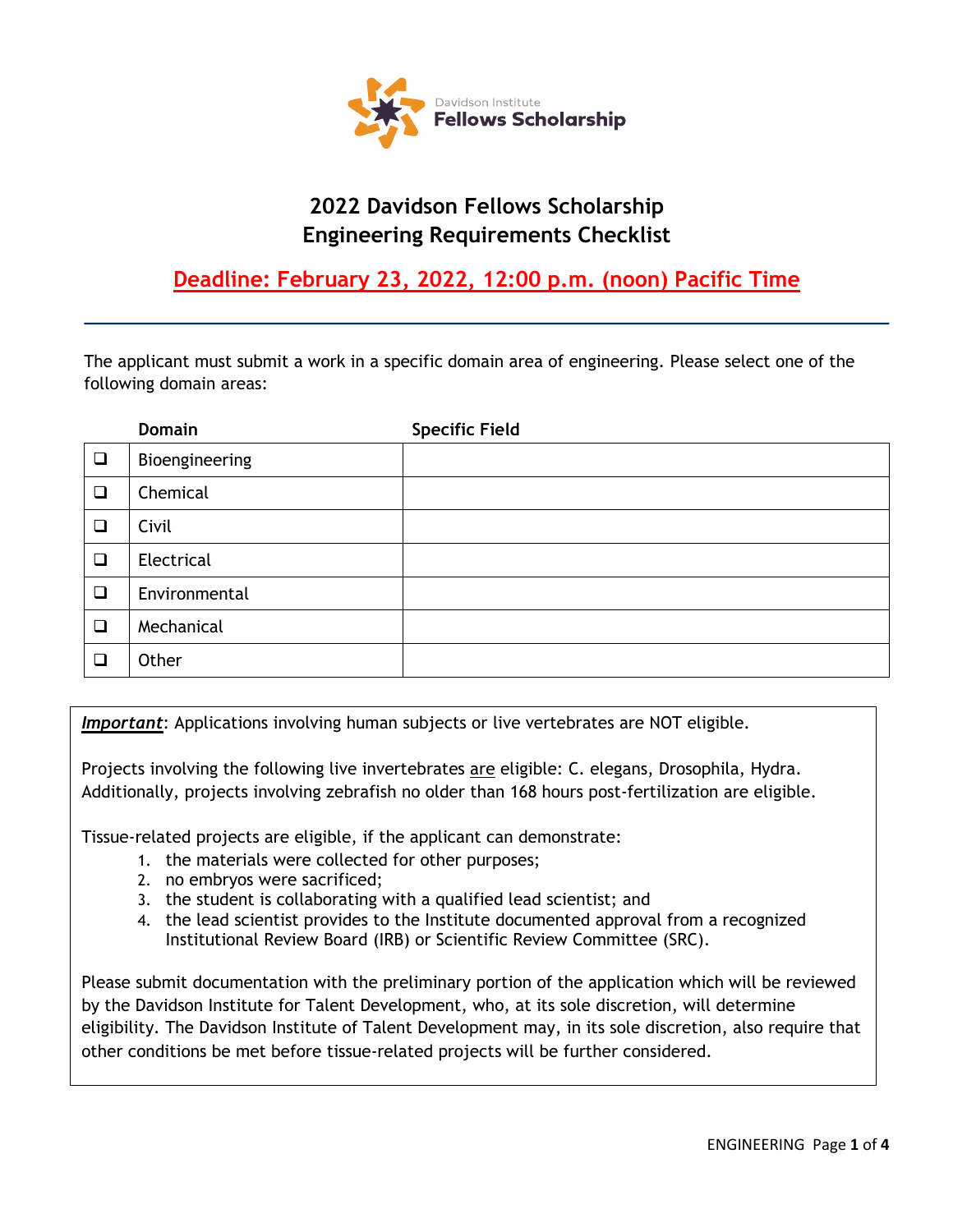

#### **Category Components:**

- $\circ$  A formal research report including a works cited page and bibliography.
- $\circ$  A visual model. This model is the visual representation of your research and findings.
- o *If computer code is involved in the submission, please include it when you send your project components AND document the sections you wrote and the sections that were acquired*.

Please note:

- The visual model can be as individual as your project. It may be photos, a PowerPoint presentation, graphs, diagrams, illustrations, etc.; your project will dictate how you present your work. We also suggest asking your nominators how to best present your research and findings.
- The formatting of the works cited page and annotated bibliography should follow the *American Psychological Association Publication Manual* or any other recognized style guide.

#### **Two Nominators Required**

Two individuals who are familiar with your work must each submit a Davidson Fellows Nominating Form. Family members/relatives may not serve as nominators.

Forms must be submitted directly by the nominator to the Davidson Institute on or before the submission deadline of February 23, 2022, 12:00 p.m. (noon) Pacific Time. Both nominators are required. Applications with missing Nominating Forms as of the February 23, 2022 deadline will be disqualified.

### **Attachments to the Davidson Fellows Application**

All attachments are to be completed by the applicant. The word count or length of the attachments is up to the applicant.

Note: Applicants in ALL categories must submit Attachments 1 through 3.

**ATTACHMENT ONE:** Process Essay + Covid-19-related questions (Part Three)

- **Part One**: Please answer the following questions:
	- What inspired you to pursue this work?
	- How much time (hours/days/months) did it take you to complete this work?
	- How did you organize the work that went into doing it?
	- What difficulties did you encounter and how did you handle them?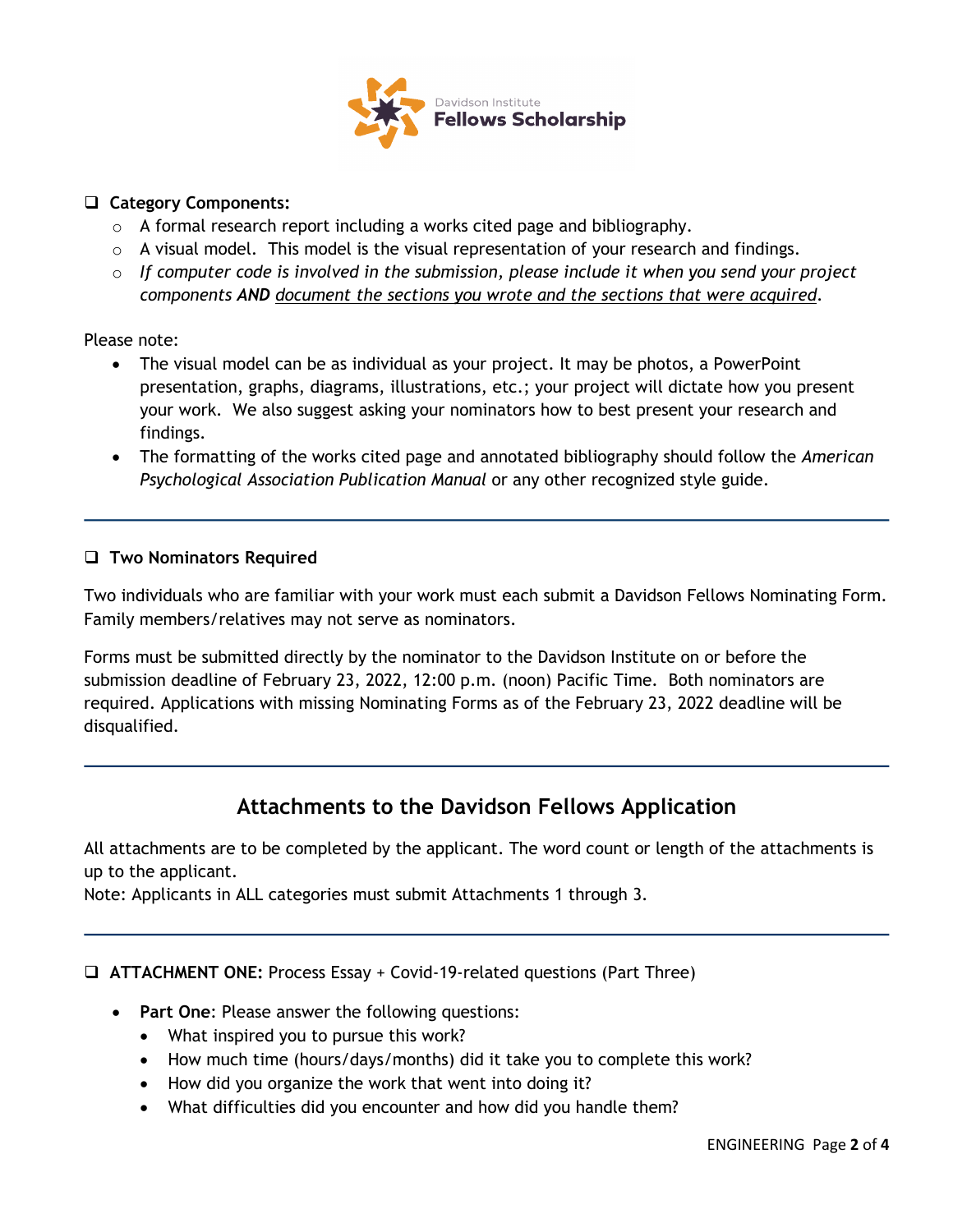

- **Part Two**: Please answer the following questions:
	- Where was the work completed?
	- Who supervised your work? (Give names, titles, addresses, e-mail, and phone numbers)
	- What help have you received in doing this work?
	- List who helped you and what assistance he/she provided. (Please include individuals who offered equipment, ideas, critiques, materials, methodology, etc.)
- **Part Three**: Please tell us how Covid-19 has impacted your work. Be candid! It is important for the judging panel to know how the pandemic shutdown affected your work.
	- Did Covid-related school/lab closures impact your research?
	- Have you been able to go back to school and/or lab? If not, where did/have you continue/d your work?
	- If the pandemic affected your research timeline, where do you think your research would be at this point had there not been a pandemic?
	- Did Covid impact your work in other ways?
	- If you have not been able to access your school/lab/other facilities and are submitting your project as it stood when your research locale was closed, please let us know.
	- Tell us about if or how you worked around Covid-related closures.
	- Is there anything else you'd like us to know?

#### **ATTACHMENT TWO:** Significance and Benefit to Society Essay

Please explain why your submission qualifies as a significant piece of work, as defined by at least one of the following criteria:

- exceptional creativity
- a new idea with high impact and/or broad implications
- an innovative solution with regional, state and/or national implications
- an important advancement that can be replicated and built upon
- an interdisciplinary discovery with the potential to effect positive change
- a prodigious performance

Also, please explain how your work may make a positive contribution to society or has social relevance.

#### **ATTACHMENT THREE**: Video Describing Work

Submit a maximum 10-minute, home-production quality video recording. You are encouraged to speak "from the heart" in your video, rather than reading directly from a script. The video is a chance to talk about a topic not addressed in the essays or to expand upon a point the essays touched on only briefly. Suggestions for the structure of the video: